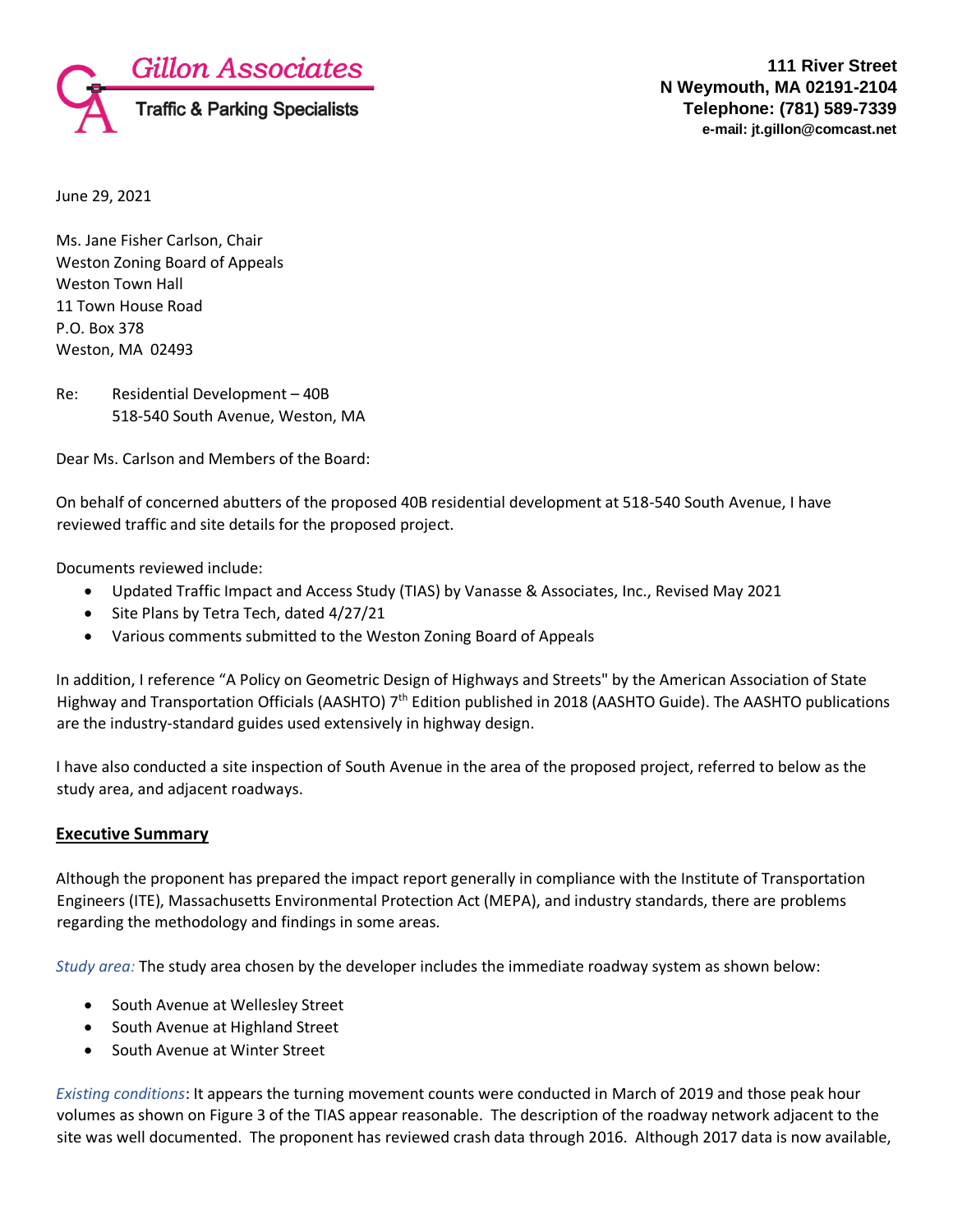this data would not be expected to change the level of safety issues within the Route 30 corridor. Roadway geometry has been generally described but obstructions to good sight distance were not well documented in their report.

*No-Build condition*: In reviewing the Future No-Build volumes reported in the TIAS, it appears that volumes associated with the Riverside Campus redevelopment project as well as a one percent per year normal growth rate was adopted and is therefore acceptable.

*Site trip generation and distribution*: I concur with the proponent's directional distribution of new trips.

*Operational capacity analysis*: A review of the capacity calculation worksheets in the Appendix of the TIAS indicates that if signals are installed at the intersection of South Avenue and Winter Street, operational capacity would not be a problem at that intersection. However, the signalized intersection of South Avenue at Wellesley Street is inherently dangerous with long delay at an "F" level of service during both AM and PM peak hours. The Highland Street approach to South Avenue currently operates, and will continue to operate, at a poor "F" level during both peak hours. The site driveway itself is expected to operate at an "E" level at capacity during the morning peak hour and at a "D" level during the evening peak hour. This is a concern since a poor site driveway level of service and excessive delay often lead motorists leaving the site to accept shorter gaps than what would be considered safe and adequate in the South Avenue traffic stream, thereby creating a safety issue.

*Sight distance at main site driveway*: Sufficient stopping sight distance at the main site driveway (540 South Avenue) cannot be achieved without major widening and clearing southwest of the access driveway. Moreover, at the main site drive, the proponent should be designing for intersection sight distance of about 429 feet.

*Offset of main site driveway with Highland Street*: The proposed main site driveway at 540 South Avenue is approximately 180 feet from the Highland Street eastbound intersection with South Avenue. For safe operation, many designers require the minimum stopping sight distance to be met in this situation, and I recommend it here. For conditions in this area, that distance would be 360 feet.

*Sight distance at emergency access driveway*: Both stopping sight distance and intersection sight distance are deficient at the emergency access driveway (518 South Avenue). Additionally, the turning radius at this driveway does not appear sufficient to allow emergency vehicles to safely enter and exit the site.

The primary concerns of insufficient sight distance at both proposed site driveways, as well as the offset of the main site driveway with Highland Street, pose significant public safety issues. The remainder of this letter examines those deficiencies in more detail.

#### **Existing Conditions**

South Avenue is characterized as a rolling terrain with a combination of both horizontal and vertical curves in this area. The area of South Avenue in the vicinity of the proposed project site is characterized by a significant curvature of the roadway and a split intersection with Highland Street, with westbound traffic entering Highland Street via a branching off of South Avenue toward the right slightly west of the proposed main site driveway at 540 South Avenue, and eastbound traffic exiting Highland Street onto South Avenue via an intersection approximately 180 feet west of the proposed main site driveway.

A second site driveway located east of the main site drive is located at 518 South Avenue. This east site drive is designated as emergency access and is constrained by a stream and wetlands immediately to the east and a private property (526 South Avenue) immediately to the west.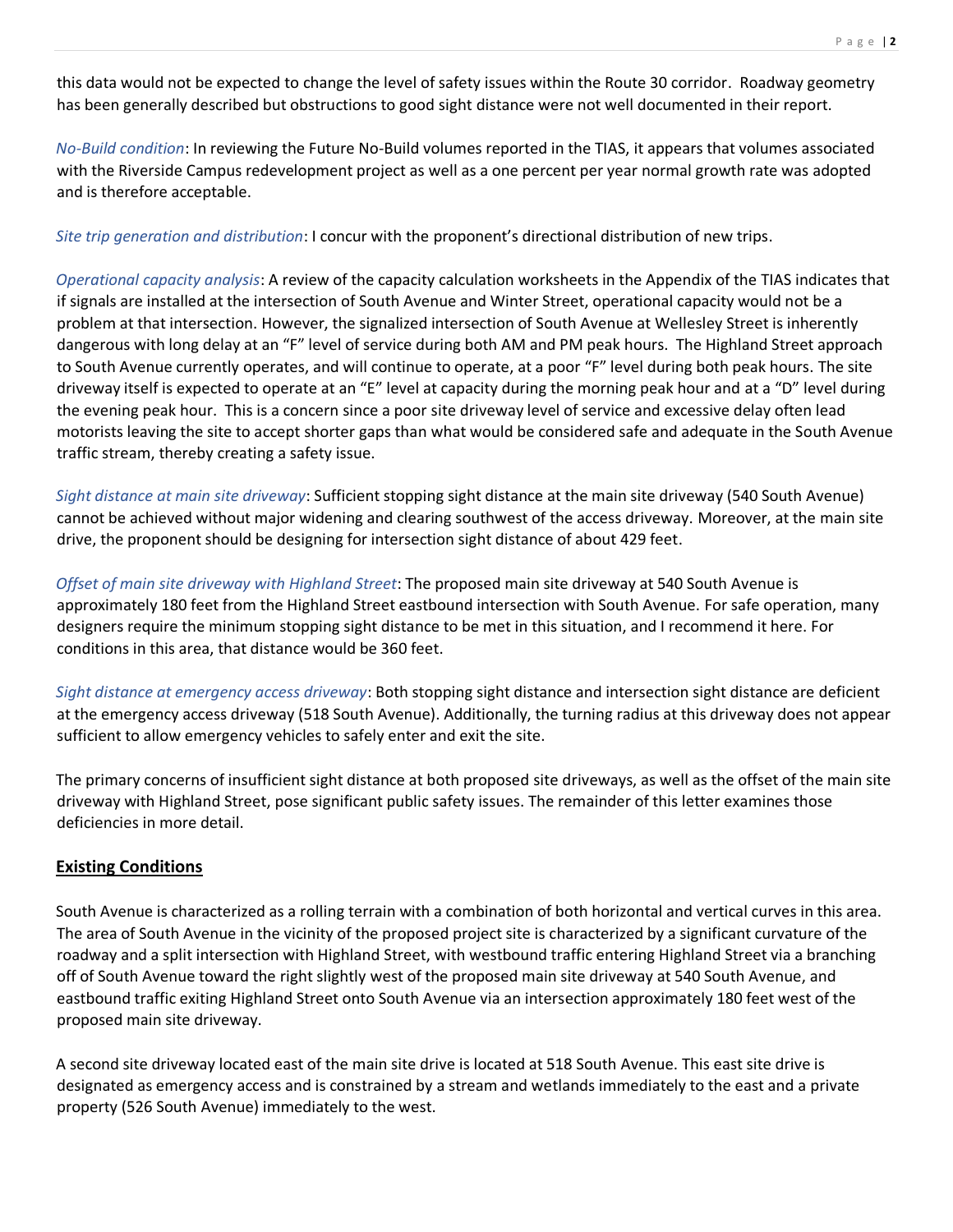Sight distance refers to the distance, measured from a point, along a road surface over which a driver of a vehicle has a clear, unobstructed view of stationary or moving objects in the roadway. It is relevant to drivers of vehicles on a roadway who must react to objects in the roadway (such as vehicles entering the roadway), as well as drivers in vehicles attempting to enter the roadway who must assess when it is safe to enter the roadway.

To assess existing conditions, I conducted a field measurement of existing sight distances at the proposed site driveways. I positioned a raised orange traffic cone 3  $\frac{1}{2}$  feet high 14  $\frac{1}{2}$  feet back (per AASHTO guidelines) from the southerly white edge line on the centerline of each of the proposed driveways. The pictures below show visuals of the existing sight distance west of the main site drive looking toward the east, and east of the emergency access drive (518 South Avenue) looking toward the west. The measurements of available existing sight distance were obtained by walking the arc of the roadway with a four-foot circumference measuring wheel and recording the wheel indicator's length. The field measurements of available existing sight distances I obtained are:

- West of main site driveway at 540 South Avenue (looking left from drive): **280 feet** of available sight distance
- East of main site driveway (looking right from drive): approximately **470 feet**
- West of emergency access driveway at 518 South Avenue (looking left from drive): approximately **400 feet**
- East of emergency access driveway (looking right from drive): approximately **200 feet**

# **The available sight distance at each site driveway is insufficient to meet standards outlined in the AASHTO Guide.**



*Looking east to Main Site Drive (540 South Ave) with existing 280 ft. of available sight distance*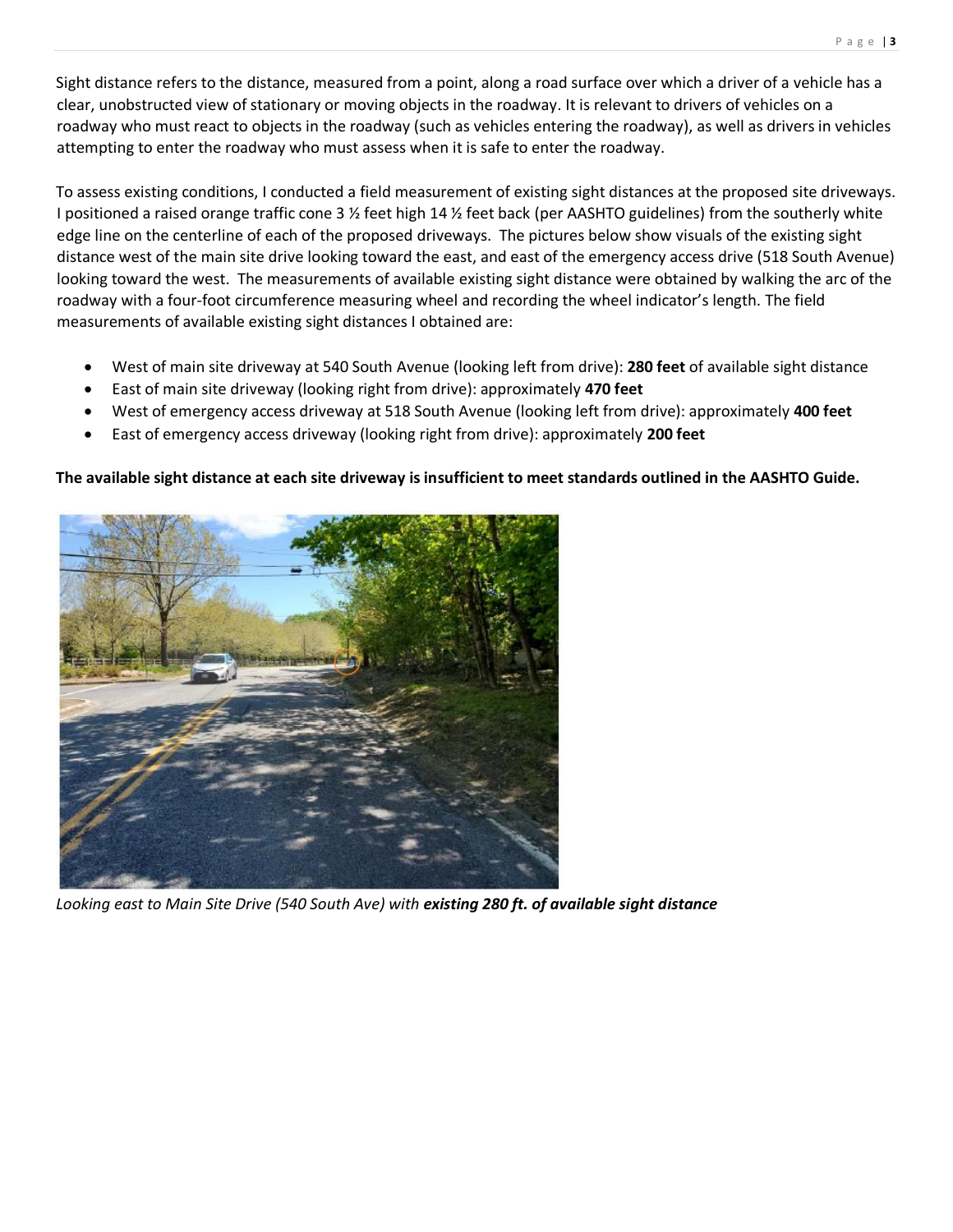

*Looking west to Site East Drive (518 South Ave) with existing 200 ft. of available sight distance*

The east drive sight distance toward the west is inadequate and will require clearing within the right-of-way. A sight distance sketch should be provided for this location as well. This easterly drive is restricted by a stream which may prevent sufficient clearing. Moreover, the corner radius needs to be enlarged to accommodate vehicles making turns. State Law allows left-turning from driveways but does not specifically allow right-turning vehicles to cross the South Avenue double yellow line. That may be problematic without a sufficient corner radius. Although this site driveway is to be gated, it would not be safe for fire apparatus leaving the site without major improvements to the limited sight distance.

## **Technical Sight Distance Calculations**

## *Stopping Sight Distance (SSD)*

A critical aspect of sufficient sight distance is that an approaching vehicle on South Avenue must be able to stop in time to avoid making contact with a vehicle emerging from either a side street or a new residential driveway. This is known as stopping sight distance (SSD). For the proposed project, one must consider the SSD for vehicles on South Avenue encountering vehicles emerging from a site driveway. The required stopping sight distance is obtained from the AASHTO Guide.

The points at which sight distance is measured are critical. Page 9-43 of the AASHTO Guide states "The vertex (decision point) of the departure sight triangle on the minor road should be taken 4.4m [14.5 feet] from the edge of the major road traveled way". The AASHTO Guide explains "This represents the typical position of the minor-road, or driveway, driver's eye when a vehicle is stopped relatively close to the major road. Field observations of vehicle stopping positions found that, where needed, drivers will stop with the front of their vehicle 2.0 m [6.5 feet] or less from the edge of the major-road traveled way." Further, on page 9-43 the AASHTO Guide states: "Measurements of passenger cars indicate that the distance from the front of the vehicle to the driver's eye for the current U.S. passenger car population is nearly always 2.4 m [8 feet] or less." Thus, we calculate the decision point of the departure sight triangle on the site driveways 14.5 feet from the edge of South Avenue.

Unlike the minimum safe stopping distance along a section of roadway, stopping sight distance at a minor street is not measured along either the center line or gutter line of a roadway. On page 9-35 of the AASHTO Guide, it is stated "If the available sight distance for an entering or crossing vehicle (at an intersection corner) is at least equal to the appropriate stopping sight distance for the major road, then drivers have sufficient sight distance to anticipate and avoid collisions."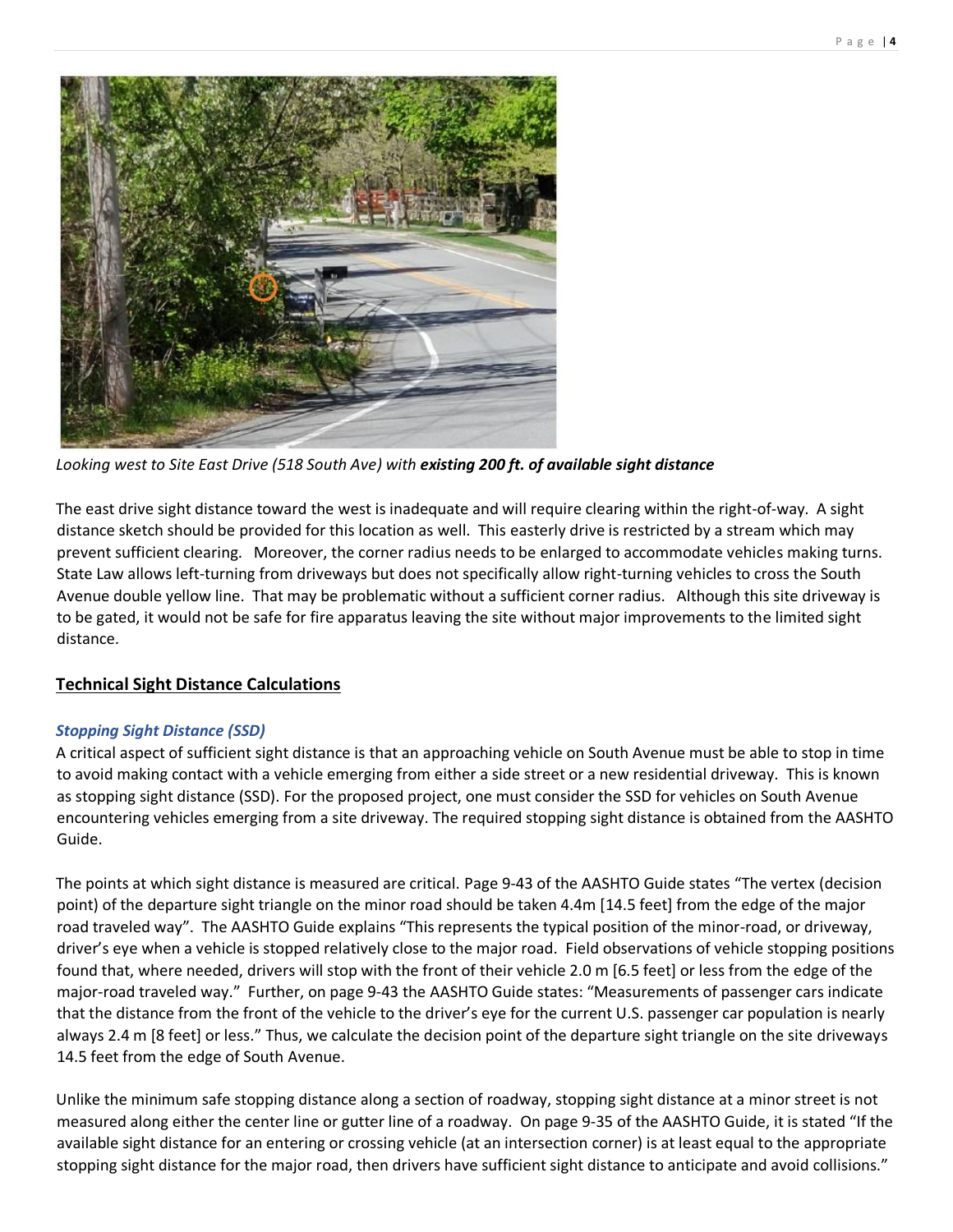Thus, the sight distance required for vehicles exiting either of the site driveways is directly related to the stopping sight distance for vehicles traveling on South Avenue. The departure sight triangle on the site driveway must show available sight distance that is at least equal to the appropriate stopping sight distance for vehicles traveling along South Avenue.

The calculation of SSD depends in part on vehicle speed. Notwithstanding the posted Speed Limit of 40 MPH, the State of Massachusetts website shows the Special Permitted speed in accordance with MGL Chapter 90, Section 18, on South Avenue is 45 miles per hour (mph). In the past, this Special Speed Limit was set by a representative of the State Department of Public Works travelling with an officer of the Massachusetts Registry of Motor Vehicles in a sedan equipped with a ball-bank indicator. With an understanding of the roadway's 85<sup>th</sup> percentile, they would drive the roadway with an eye on the ball-bank indicator to ensure the ball did not rise too high on the arc and they established a speed that was safe on roadways with horizontal curves.

In essence, the established Special Speed Limit of 45 was initially based on an 85<sup>th</sup> percentile years ago. Moreover, the proponent had acquired his 85th percentile speed from an Automatic Traffic Recorder (ATR) set by PDI, Inc. of Framingham, a very credible data provider.

**In light of the proponents and State both using 45 mph, I feel that 45 mph should be adopted as the criteria for establishing sight distance requirements for any new driveway on South Avenue. This 85th percentile characteristic is commonly used as the roadway design speed. The 45 mph speed is applicable to both proposed site driveways.**

The calculation of the SSD is as follows. The motorist leaving a side street or driveway has an eye height of 3.5 feet and he must be able to see another object (approaching vehicle) with a driver's height of 3.5 feet from a point 14.5 feet back from the travel way. The edge of vehicle travel way in this case is the white edge line or shoulder line. Therefore, the required stopping sight distance for the South Avenue driveways is computed based on the on the formula on page 3-5 of the AASHTO Guide as shown below:

$$
d = \frac{5,280 \text{ ft } \text{V}t}{3,600 \text{ sec.}} + 1.075 \frac{\text{V}^2}{a}
$$

Where: V = Speed (mph)

*t* = perception & Reaction time (2.5 seconds) a = deceleration of vehicle (11.2 ft/sec.<sup>2</sup>)

An 85<sup>th</sup> percentile speed of 45 mph would require 360 feet stopping sight distance looking west or east as computed as follows:

$$
d = 1.47*45*2.5 + 1.075* \frac{(45)^2}{11.2}
$$

## d = 165.0 + 194.4 = 359.4 or **360 feet SSD required**

#### *Intersection Sight Distance (ISD)*

This AASHTO Guide also identifies a characteristic called "Intersection Sight Distance or (ISD)". ISD is addressed in Chapter 9, Tables 9-6 and 9-8 of the AASHTO Guide for left and right turns respectively. On page 9-43, the AASHTO Guide states "Intersection sight distance criteria for stop-controlled intersections are longer than stopping sight distance to allow for the intersection to operate smoothly. Minor-road vehicle operators can wait until they can proceed safely without forcing a major-road vehicle to stop."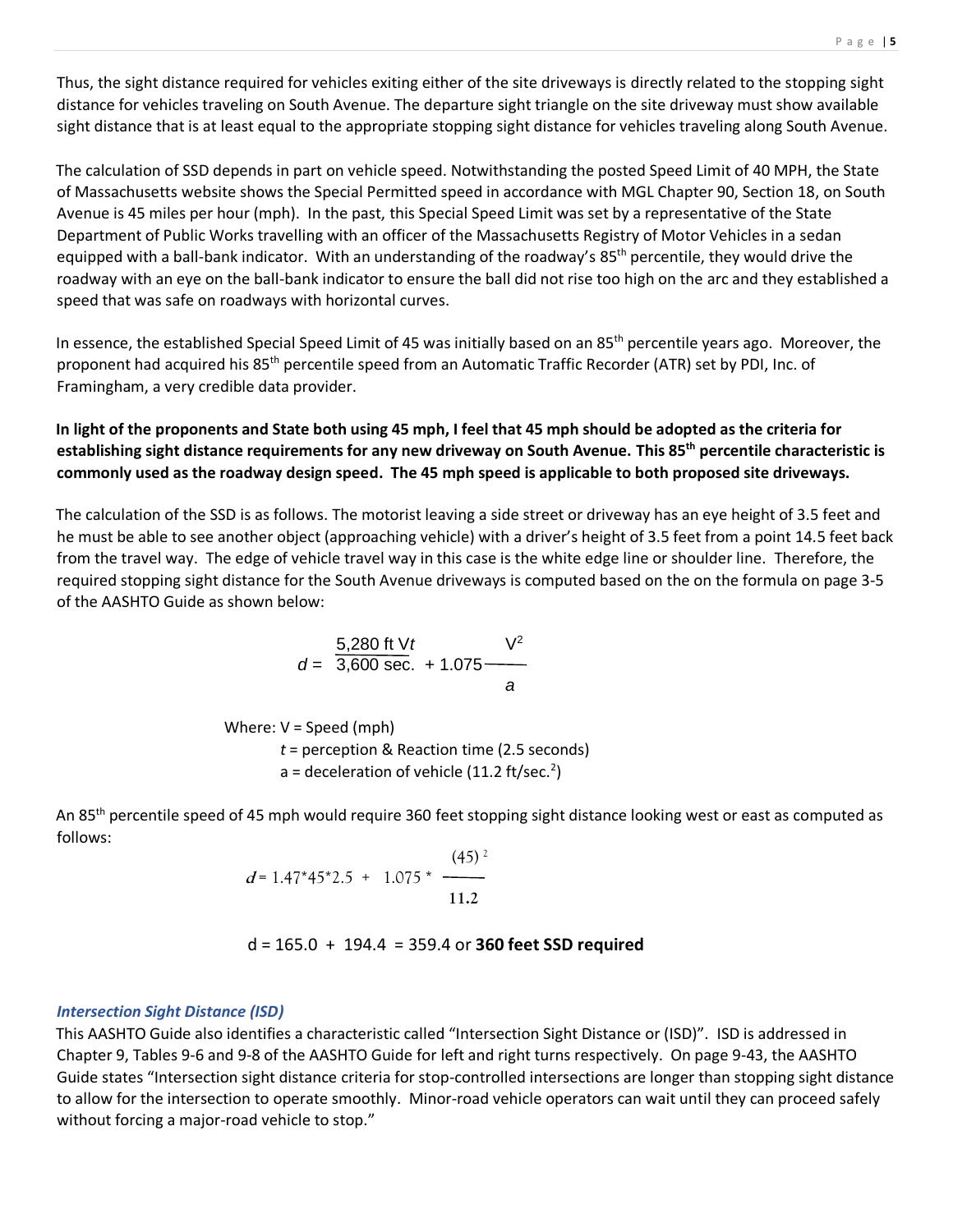The ISD in each direction is calculated using the 85<sup>th</sup> percentile vehicle speed and the applicable time gap shown on either Table 9-6 or 9-8 in the AASHTO Guide, to comply with the roadway designers' intention as follows:

$$
ISD = 1.47 V_{\text{Major}} t_{g}
$$

Where: V = roadway design speed or 85th percentile, and t  $_{\rm g}$  = time gap for driveway maneuver  $T_g$  = 7.5 seconds for Left Turn from Stop,  $t_g$  = 6.5 seconds for Right Turn from Stop

Therefore, the Left-Turn (drivers looking toward the east) ISD = 495 feet Similarly, the Right-Turn (drivers looking toward the west) ISD = 429 feet

Thus, the minimum ISD for drivers looking east out of the site driveway is 495 feet, which provides for a 7.5 second time gap allowing for smooth and safe turns out of the site driveway. Similarly, the mininum ISD for drivers looking west out of the driveway is 429 feet, which provides for a 6.5 second time gap allowing for smooth and safe turns out of the site driveway.

# **Sight Distance Summary**

The sight distance at each site driveway is summarized as follows (**insufficient sight distances highlighted**):

| WEST SITE DRIVEWAY - 540 SOUTH AVENUE (MAIN SITE DRIVE) |                      |                       |  |
|---------------------------------------------------------|----------------------|-----------------------|--|
|                                                         | West (Left) of Drive | East (Right) of Drive |  |
| Existing Available Distance (Field Measurements)        | 280 ft               | $\approx$ 470 ft      |  |
| Required SSD                                            | <b>360 ft</b>        | 360 ft                |  |
| Minimum ISD                                             | 429 ft               | 495 ft                |  |

| <b>EAST SITE DRIVEWAY - 518 SOUTH AVENUE (EMERGENCY ACCESS)</b> |                      |                       |  |
|-----------------------------------------------------------------|----------------------|-----------------------|--|
|                                                                 | West (Left) of Drive | East (Right) of Drive |  |
| Existing Available Distance (Field Measurements)                | $\approx$ 400 ft     | $\approx$ 200 ft      |  |
| Required SSD                                                    | 360 ft               | 360 ft                |  |
| Minimum ISD                                                     | 429 ft               | 495 ft                |  |

As can be seen in the previous tables, sight distance needs to be improved at both driveways. Given the roadway curvature, vehicle speeds, and varying topography, achieving adequate sight distance will be challenging. The proponent has offered to improve the stopping sight distance at the main site driveway, however, details submitted to date do not provide sufficient information to adequately assess the plans. Achieving a safe sight distance may require, in part, a significant removal of vegetation and grading contiguous to the edge of pavement in front of and/or upon private residential properties.

- I suggest the proponent identify the exact elevations and limits of stone walls to be removed to understand whether that measure would provide the site lines required to achieve a safe sight distance.
- Moreover, the emergency access drive (518 South Ave) sight distance toward the east is also inadequate and will also require clearing to achieve a safe sight distance. A sight distance plan showing changes to the proposed site driveway and surrounding configurations should be provided for this location as well.

# **Offset of Main Site Driveway from Highland Street**

In discussing sight distance, the offset of the main site driveway at 540 South Avenue with the eastbound intersection of Highland Street and South Avenue must be considered. The new site driveway is only about 180 feet from the